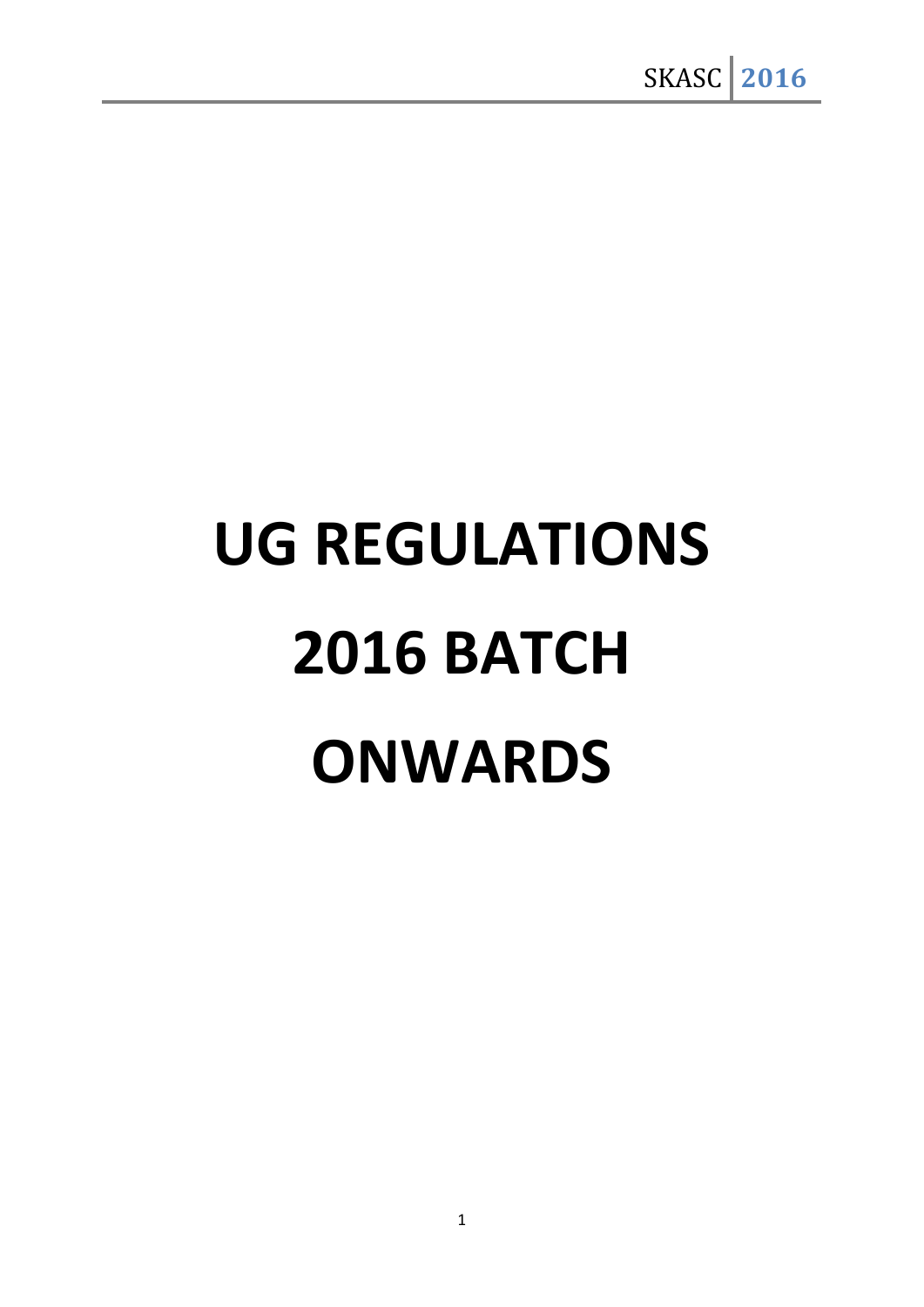### **SRI KRISHNA ARTS AND SCIENCE COLLEGE An Autonomous College affiliated to Bharathiar University Kuniamuthur, Coimbatore – 641 008.**

## **REGULATIONS FOR UNDER GRADUATE DEGREE PROGRAMMES IN CBCS PATTERN (With effect from 2016-2017)**

## **I. PREAMBLE**

The choice based credit system provides a 'cafeteria' type approach in which the students can take courses of their choice, learn at their own pace, undergo additional courses and acquire more than the required credits, and adopt an interdisciplinary approach to learning. Thus the Choice Based Credit Systems make the product of the college at par with the global practices in terms of academic standards and evaluation strategies, retaining the present structures of the undergraduate and post-graduate programmes.

In the emerging scenario of Internationalization of Indian Higher Education, it is imperative that the Universities and affiliated Colleges in India should follow this system so that the mobility of their products both within and across the geographical jurisdiction becomes possible. Hence *Sri Krishna Arts and Science College* thought it fit to introduce the full fledged Choice Based Credit System in all the Undergraduate in the Faculties of Arts, Science and Commerce effective from the academic year 2016-17.

#### **The Choice Based Credit System Semester Scheme**

a) The relative importance of courses of study are quantified in terms of credits

b) The courses of study include Ability Enhancement Course, Discipline Specific Core course, Discipline Specific Elective, Generic Elective and Skill Enhancement Courses

c) The programme permits horizontal mobility in course selections.

d) The students shall take part in co-curricular and extension activities.

e) The declaration of result is based on the Aggregate Percentage of marks obtained as well as on Aggregate or Cumulative Grade Point Average (CGPA) earned.

## **II. DEFINITIONS**

| Choice<br><b>Based Credit</b><br>System (CBCS): |     | CBCS is a flexible system of learning that<br>permits students to,                   |  |  |
|-------------------------------------------------|-----|--------------------------------------------------------------------------------------|--|--|
|                                                 | 1.1 | Learn at their own pace,                                                             |  |  |
|                                                 | 12. | Choose electives from a wide range of elective<br>courses offered by the departments |  |  |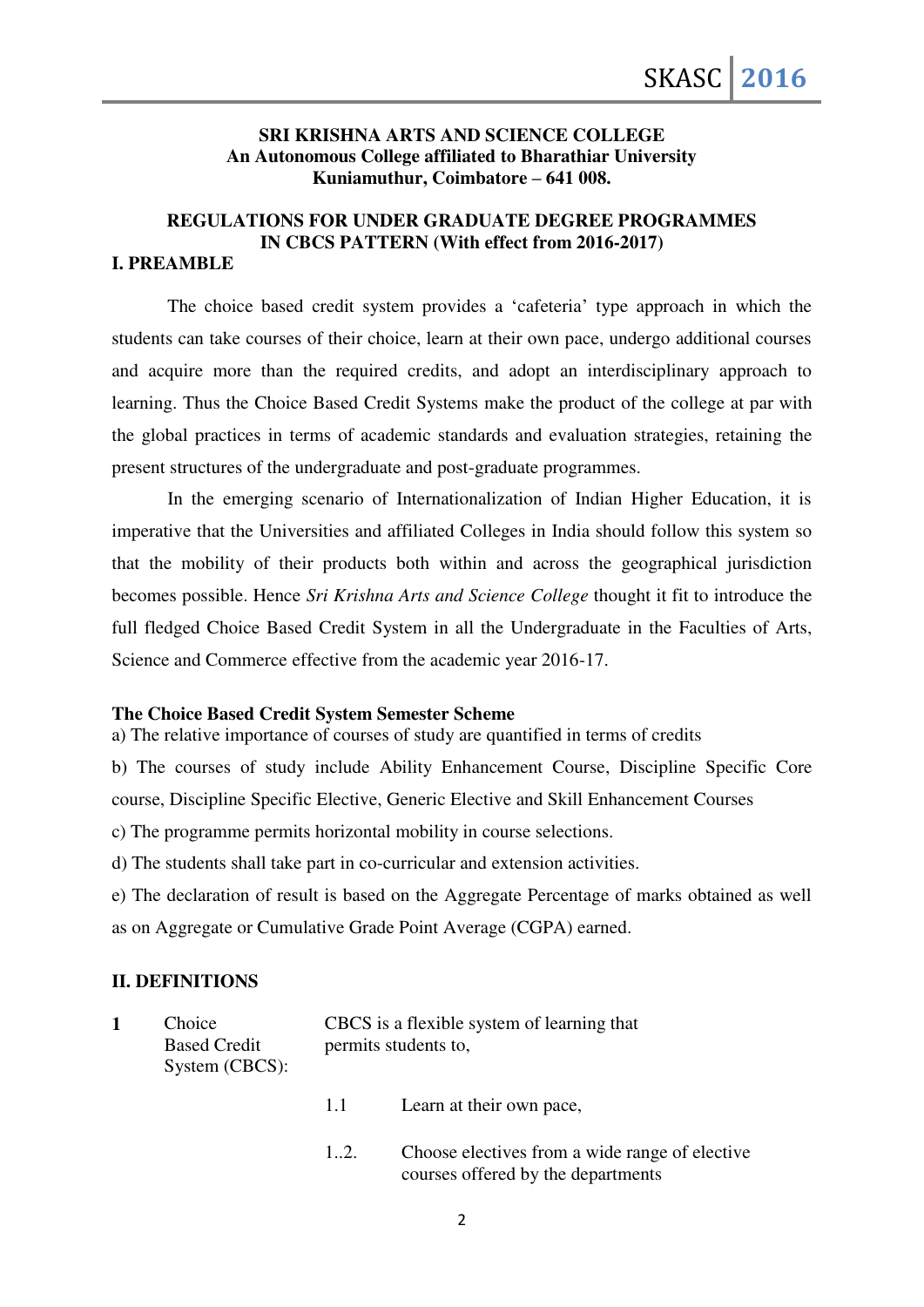|                         |                  | 1.3<br>Adopt an inter-disciplinary approach in learning, and                                                                                                                                                                                                                                                                                                                          |  |
|-------------------------|------------------|---------------------------------------------------------------------------------------------------------------------------------------------------------------------------------------------------------------------------------------------------------------------------------------------------------------------------------------------------------------------------------------|--|
|                         |                  | 1.4<br>Undergo additional courses and acquire more than the<br>required number of credits                                                                                                                                                                                                                                                                                             |  |
|                         |                  | 1.5.<br>Make best use of the expertise of available faculty.                                                                                                                                                                                                                                                                                                                          |  |
| $\overline{2}$          | Programme        | Programme means a course of study leading to the award of a<br>degree in a discipline.                                                                                                                                                                                                                                                                                                |  |
| 3                       | <b>Duration:</b> | stipulated years of study to complete a<br>the<br>It means<br>programme as prescribed by the Bharathiar University from<br>time to time.                                                                                                                                                                                                                                              |  |
| $\overline{\mathbf{4}}$ | Course           | Course refers to a subject offered under the degree programme                                                                                                                                                                                                                                                                                                                         |  |
| 5                       | <b>Semester</b>  | Semester means a term consisting of a minimum of 450 contact<br>hours distributed over 90 working days spread over 11 weeks of<br>six -day duration each and five contact hours per day. $(15 \times 6 \times$<br>5 = 450) Depending upon its duration, each academic year will be<br>divided into two semesters. Semesters will be known as either<br>Odd Semester or Even Semester. |  |
| 6                       | <b>Credits</b>   | It refers to the weightage given to each course of study (subject)<br>by the experts of the Board of Studies concerned                                                                                                                                                                                                                                                                |  |
|                         |                  | 6.1<br>In each of the courses, credits will be assigned on the<br>basis of the learning objectives.                                                                                                                                                                                                                                                                                   |  |
| 7                       | <b>AEC</b>       | <b>Ability Enhancement Courses (AEC)</b><br>The Ability Enhancement (AE) Courses may be of two kinds:<br>(a) AE Compulsory Course (AECC) and<br>(b) AE Elective Course (AEEC).<br>AECC AECC courses are the Courses based upon the content<br>that leads to Knowledge enhancement. They are<br>(i) Environmental Science,<br>(ii) English are mandatory for all disciplines           |  |
|                         |                  | <b>AEEC</b><br>AEEC courses are value-based aimed at providing<br>hands-on-training, competencies, skills, etc.                                                                                                                                                                                                                                                                       |  |
| 8                       | MIL              | Modern Indian languages (Tamil, Hindi, French, Malayalam,<br>Sanskrit etc.                                                                                                                                                                                                                                                                                                            |  |
| 9                       | Core             | It means "the core courses" related to the programme concerned<br>including (Core Courses) practicals, which is compulsorily<br>studied by a candidate as a mandatory requirement and is termed<br>as a Core course.                                                                                                                                                                  |  |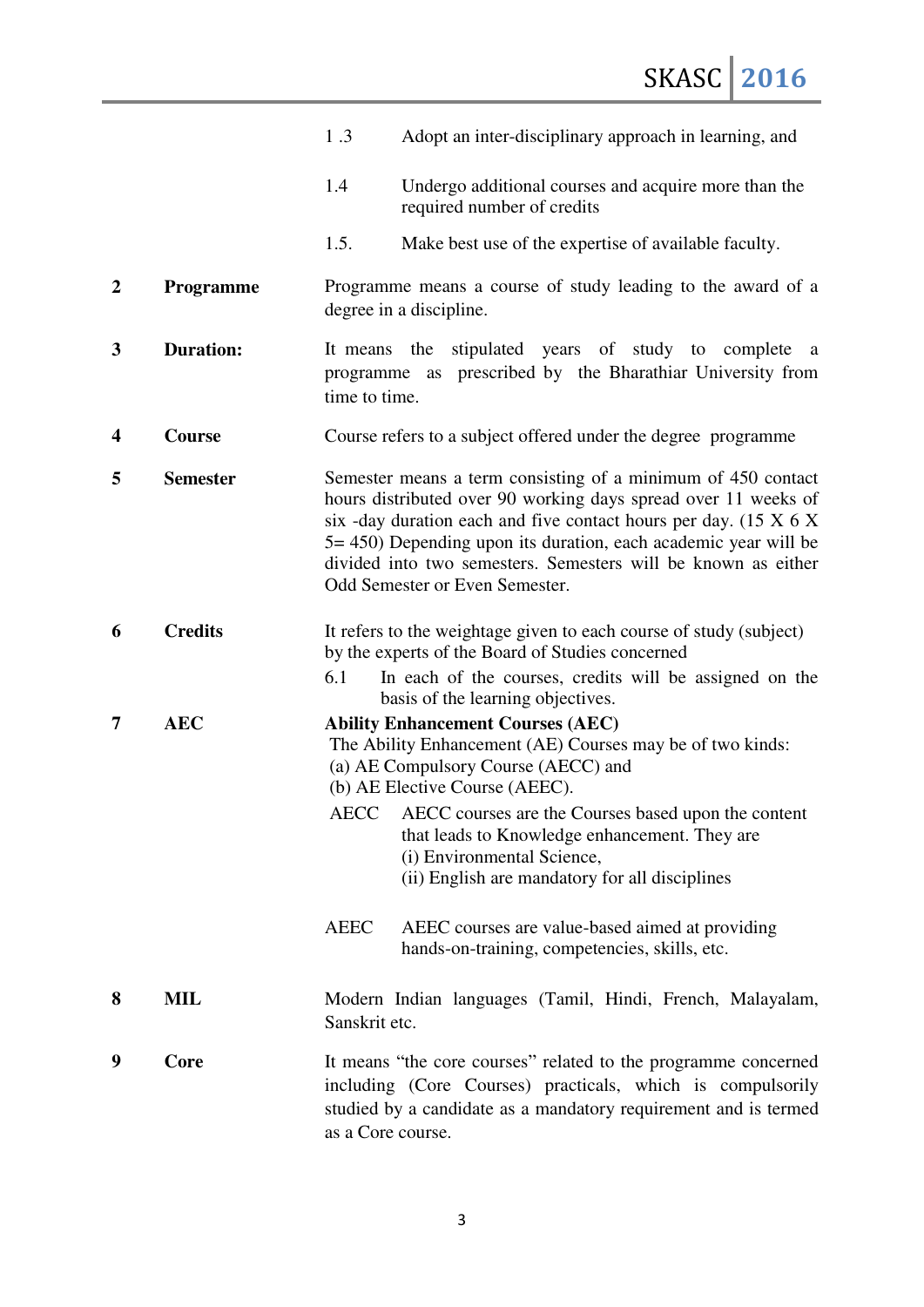- **10 Elective Course** Generally a course which can be chosen from a pool of courses and which may be very specific or specialized or advanced or supportive to the discipline of study or which provides an extended scope or which enables an exposure to some other discipline/subject/domain or nurtures the candidate's proficiency /skill is called an Elective Course.
- **11 Discipline Specific Elective (DSE) Course**  Elective courses may be offered by the main discipline / course of study is referred to as Discipline Specific Elective. The College may also offer discipline related elective courses of interdisciplinary nature (to be offered by main discipline).
- **12 Generic Elective (GE) Course**  An elective course chosen generally from an unrelated discipline, with an intention to seek exposure is called a Generic Elective. A core course offered in one programme / discipline may be treated as an elective by other programme/ discipline and vice versa and such electives may also be referred to as Generic Elective including practicals.
- **13 Skill Enhancement Courses (SEC)**  It means the courses offered as skill based courses of the programme aimed at imparting advanced skill.
- **14 Non Credit Course (NCC)**  A compulsory course with no credits but mandatory to acquire degree. It is offered to improve the analytical skill of the students to appear for the competitive examinations. It includes Mathematics for Competitive Examinations and Aptitude Mapping Test.
- **15 Extra credit course**  A course opted by a student to earn additional credits apart from the mandatory credits.
- **16 Industrial Exposure Training**  The students should exercise the option before the end of the fourth semester. It refers to the specialized projects undertaken by the students in lieu of two core papers in fifth semester. The industrial exposure training can be done in any industry or in reputed organization as decided by the respective departments. For B. Sc Catering Science and Hotel Management and B. Sc Costume Design and Fashion, industrial exposure training will be for four and three months respectively in the fifth semester and its compulsory for all students.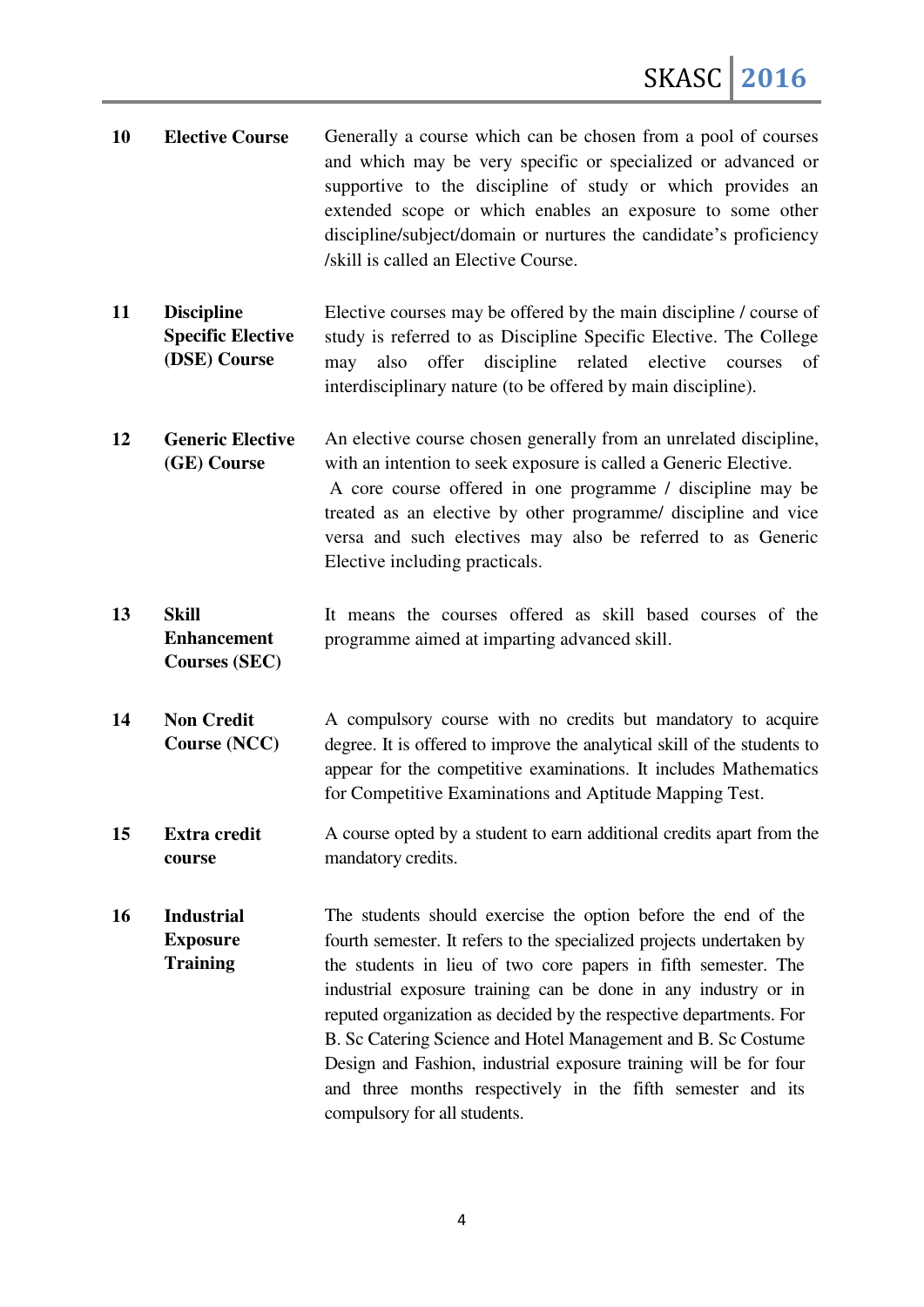| 17 | Project                                                          | The report of the study should be submitted at the end of<br>course of study certified by the Supervisor and duly forwarded<br>by the Head of the Department to the Controller of<br>Examinations. The Head of the Department of the concerned<br>programme shall assign a Project Supervisor, who in turn shall<br>assign the topic and monitor the project work of the student. |
|----|------------------------------------------------------------------|-----------------------------------------------------------------------------------------------------------------------------------------------------------------------------------------------------------------------------------------------------------------------------------------------------------------------------------------------------------------------------------|
| 18 | Internship/<br><b>Training</b>                                   | Internship is a specialized field training programme required to<br>be attached to an industry as an in house internee for a period<br>prescribed by the respective Board of Studies. At the end of<br>the training Programme, each student should submit a<br>"Internship Report" for evaluation.                                                                                |
| 19 | <b>Extension</b>                                                 | It means all those activities under NSS / NCC / Association<br>Activities / Rural Immersion Programme / Urban Development<br>Programme / Environmental Awareness / Health & Hygiene /<br>Academic Enrichment Progression / Youth Red Cross / Red<br>Ribbon Club / Rotaract / Photography / Fine Arts Club and<br>Sports.                                                          |
| 20 | <b>Credit System</b>                                             | It means the course of study under these regulations, where<br>weightage of credits are spread over to different semesters<br>during the period of study and the Cumulative Grade Point<br>Average (CGPA) shall be awarded based on the credits earned<br>by the students. A total of 140 credits are prescribed for the<br>Undergraduate Programme (Three years).                |
| 21 | <b>Choice Based</b><br><b>Credit System</b>                      | All Undergraduate Programmes offered by the institution shall<br>be under Choice Based Credit System (CBCS). This is to<br>enhance the quality and mobility of the students within and<br>between the Universities in the country and abroad.                                                                                                                                     |
| 22 | <b>Semester Grade</b><br><b>Point Average</b><br>(SGPA):         | It is a measure of performance of work done in a semester. It is<br>the ratio of total credit points secured by a student in various<br>courses registered in a semester and the total course credits<br>taken during that semester. It shall be expressed up to two<br>decimal places.                                                                                           |
| 23 | <b>Cumulative</b><br><b>Grade Point</b><br><b>Average (CGPA)</b> | It is a measure of overall cumulative performance of a student<br>over all semesters. The CGPA is the ratio of total credit points<br>secured by a student in various courses in all semesters and the<br>sum of the total credits of all courses in all the semesters. It is<br>expressed up to two decimal places.                                                              |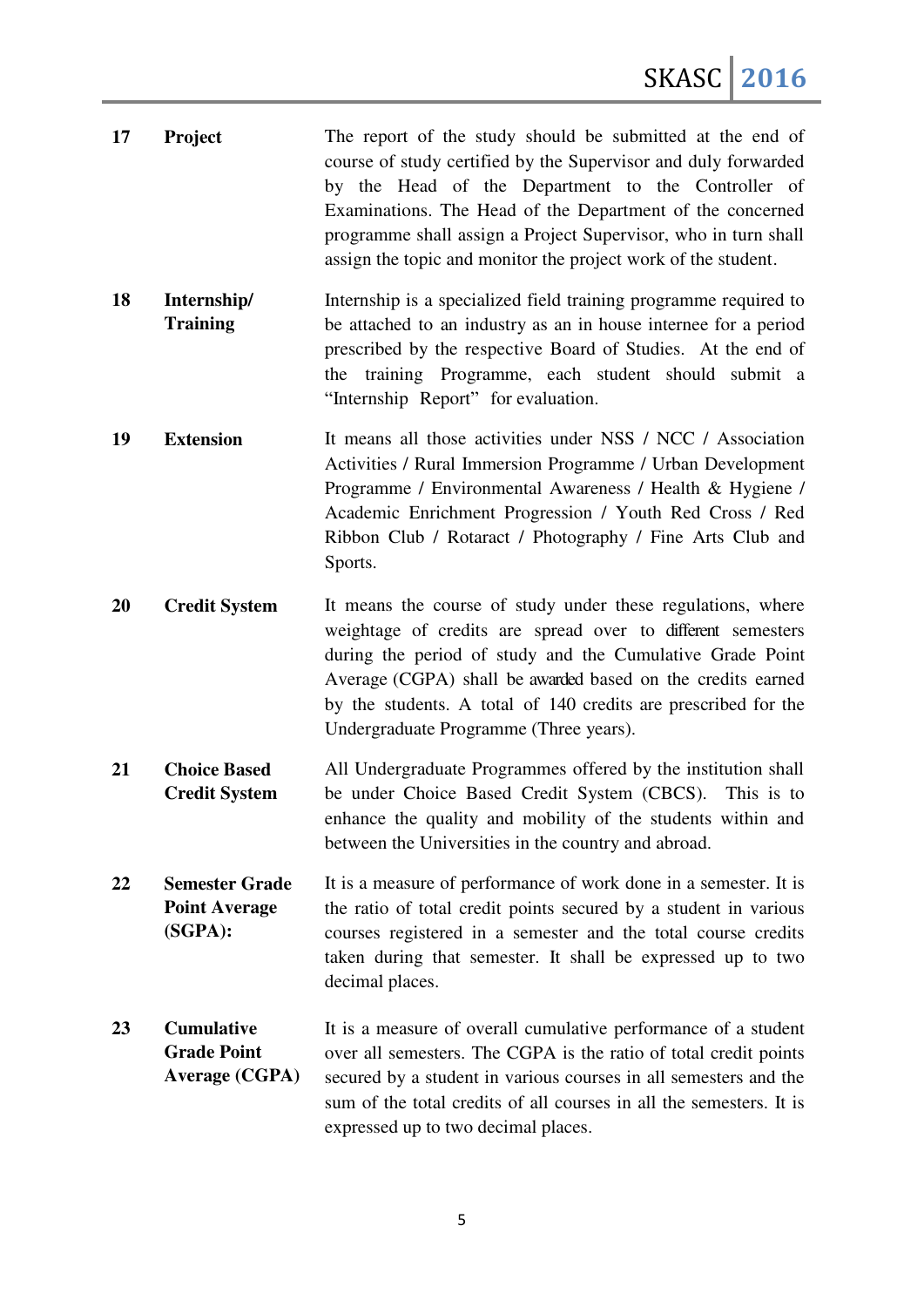**24 Transcript or Grade Card or Certificate**  Based on the grades earned, a grade certificate shall be issued to all the registered students after every semester. The grade certificate will display the course details (code, title, number of credits, grade secured).

## **III. UG PROGRAMME**

#### **3.1. Eligibility for Admission to the Programme**

Candidate for admission to the first year of the UG degree programme shall be required to have passed the higher secondary examination (Academic or Vocational) conducted by the Govt. of Tamil Nadu in the relevant subjects or other examinations accepted as equivalent thereto by the Syndicate of the Bharathiar University, subject to such other conditions as may be prescribed there for.

#### **3.2. Duration of the Programmes**

The Programme shall extend over a period of three years comprising of six semesters with two semesters in one academic year. There shall not be less than 90 working days for each semester. Examination shall be conducted at the end of every semester for the respective subjects. Each semester has 90 working days consisting of 5 hours per working day.

#### **3.3. Title and Commencement**

- a) These regulations shall be called "The Regulations Governing the Choice Based Credit System (Semester Scheme) in the Undergraduate in the Faculties of Arts, Science and Commerce
- b) These regulations shall come into force for the UG students joining from June 2016.

#### **IV. OUTLINE OF CHOICE BASED CREDIT SYSTEM**

All Programmes shall be run on Choice Based Credit System (CBCS). It is an instructional package developed to suit the needs of students to keep pace with the developments in higher education and the quality assurance expected of it in the light of liberalization and globalization in higher education. The term 'course' is applied to indicate a logical part of the subject matter of the programme and is invariably equivalent to the subject matter of a "paper" in the conventional sense.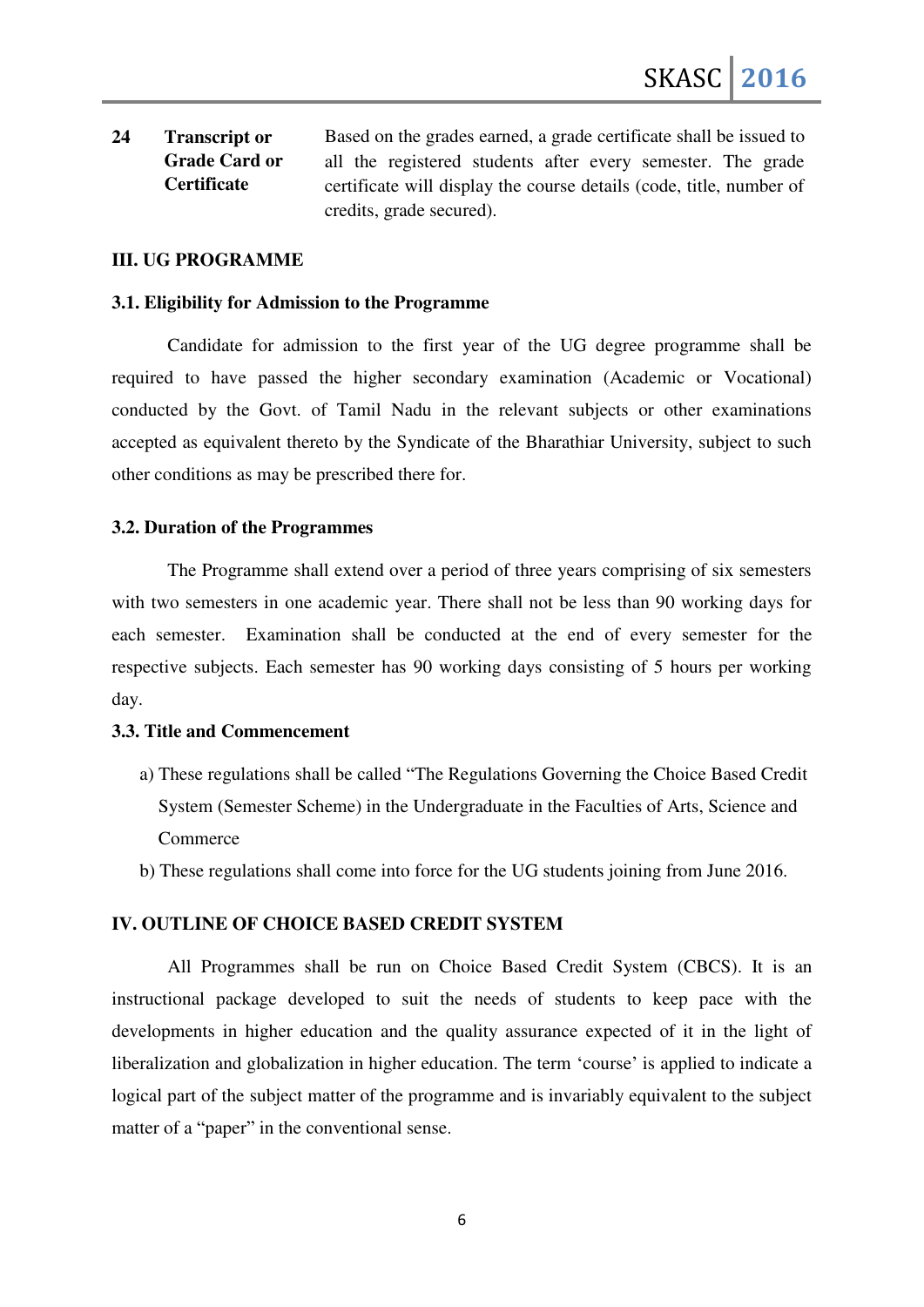## **One year Language: Three-Year programme (6-Semester) [ All Commerce streams, BBA, BBA (CA) and All Computer Streams]**

|                         | <b>Basic Structure: Distribution of Courses</b> | <b>No. of Courses</b> | <b>Credits</b>              | <b>Total</b> |  |
|-------------------------|-------------------------------------------------|-----------------------|-----------------------------|--------------|--|
| 1                       | <b>Ability-Enhancement Compulsory Course</b>    | 2                     | 2                           |              |  |
|                         | (AECC)<br>$Group - I$                           |                       |                             |              |  |
| $\overline{2}$          | AECC Group - II - English                       | 2                     | 3                           | 12           |  |
| 3                       | Modern Indian Language(MIL)                     | 2                     | 3                           |              |  |
| $\overline{\mathbf{4}}$ | $AEE - Group - I$                               |                       | 4                           |              |  |
| 5                       | AEE - Group - II                                |                       | $\overline{4}$              |              |  |
| 6                       | Core Course                                     | $11 - 15$             | $2 - 5$                     | 60           |  |
| 7                       | Skill-Enhancement Course (SEC)                  |                       | $\mathcal{D}_{\mathcal{L}}$ | 8            |  |
| 8                       | Discipline Specific Elective (DSE)              | 6                     | 4                           | 24           |  |
| 9                       | Generic Elective (GE)                           | 4                     | 6                           | 24           |  |
| <b>Total Credit Hrs</b> |                                                 |                       |                             |              |  |

## **Two years Language : Three-Year programme (6-Semester) [B.Sc. Biotechnology, Microbiology, Mathematics and B.A English Literature]**

|                         | <b>Basic Structure: Distribution of Courses</b> | <b>Courses</b> | <b>Credits</b> | <b>Total</b> |
|-------------------------|-------------------------------------------------|----------------|----------------|--------------|
|                         | <b>Ability-Enhancement Compulsory Course</b>    |                | $\overline{2}$ |              |
|                         | (AECC)<br>$Group - I$                           |                |                |              |
| $\overline{2}$          | AECC Group - II - English                       | 4              | 3              | 24           |
| 3                       | Modern Indian Language(MIL)                     |                | 3              |              |
| $\boldsymbol{4}$        | AEE - Group - I                                 |                | 4              |              |
| 5                       | AEE - Group - II                                |                |                |              |
| 6                       | Core Course                                     | $9 - 11$       | $3 - 6$        | 48           |
| 7                       | Skill-Enhancement Course (SEC)                  |                | っ              | 8            |
| 8                       | Discipline Specific Elective (DSE)              | 6              |                | 24           |
| 9                       | Generic Elective (GE)                           |                | 6              | 24           |
| <b>Total Credit Hrs</b> |                                                 |                |                |              |

## **V. COURSES IN PROGRAMMES**

Each Course is designed under Lectures / Tutorials / Laboratory or Field work / Seminar / Practical training / Assignments /Term paper or Report writing etc., to meet effective teaching and learning needs.

The following are the various categories of Courses suggested for the UG programmes.

- 1. Modern Indian Language (MIL) Language Courses (any one of Tamil, Hindi, Sanskrit, French, Malayalam)
- 2. English Language Courses
- 3. Discipline Specific Core Courses (DSC)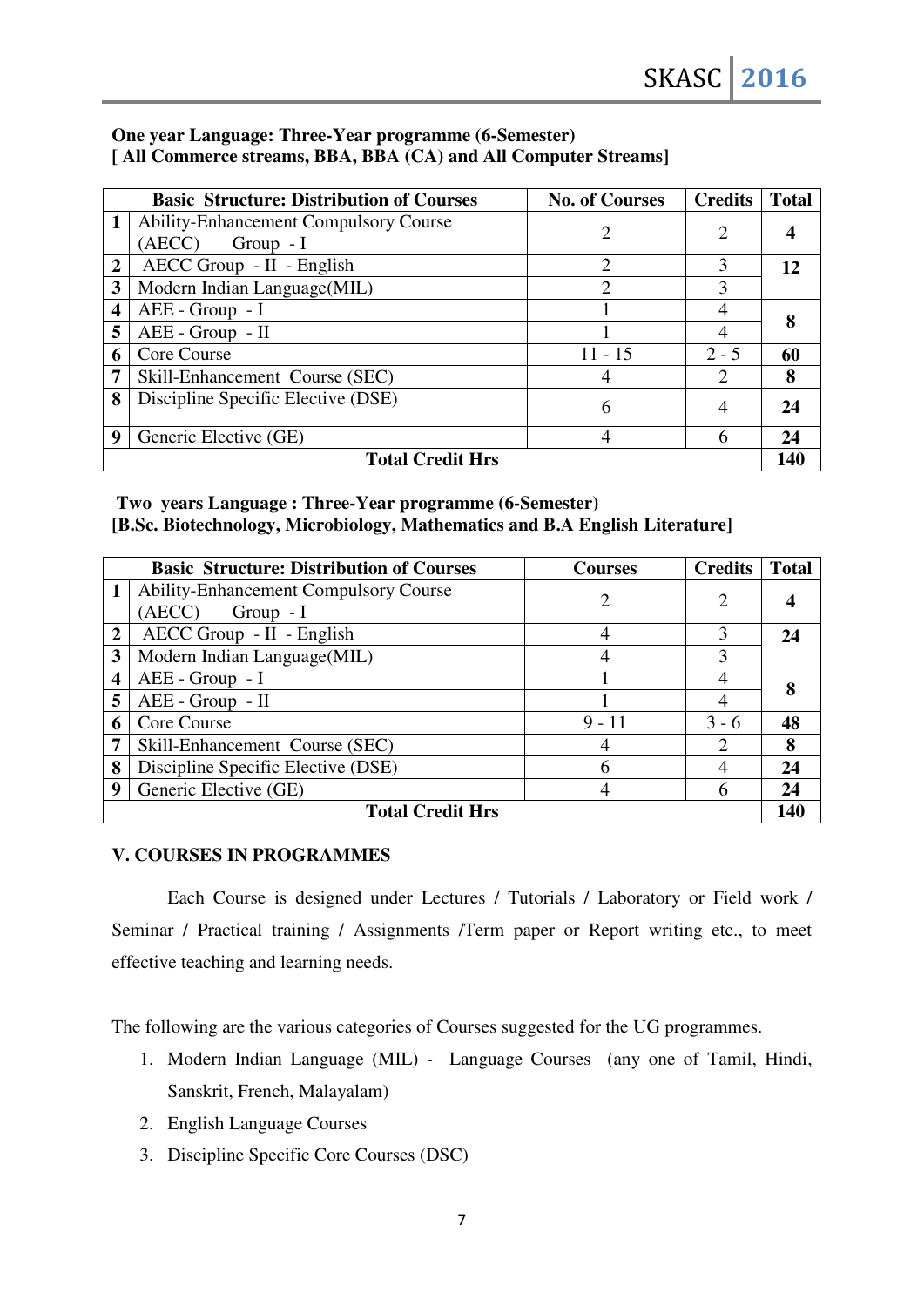- 4. Discipline Specific Elective Courses (DSE)
- 5. Generic Elective Course (GEC)
- 6. Skilled Enhancement course (SEC)
- 7. Ability Enhancement Elective Course (AEEC)

## **VI. INDUSTRIAL EXPOSURE TRAINING (IET)**

In the V semester, students can opt for Industrial Exposure Training (IET) of **8 credits** where he/ she shall be exempted from 2 DSE courses. The respective department will define the exempted papers.

**VII. Introducing Research Component in Under-Graduate Courses Project work / Dissertation** is considered as a special course involving application of knowledge in solving / analyzing /exploring a real life situation / difficult problem. A Project/Dissertation work would be of **4 credits.** A Project/Dissertation work may be given in lieu of a discipline specific elective course.

## **VIII. GENERIC ELECTIVE COURSES (GEC)**

Generic courses are designed to give the essential exposure to the interdisciplinary nature of respective programme. There shall be four generic courses generally related to the main subject of the programme. Elective courses are to the selected from the list of generic elective courses prescribed by the Board of Studies concerned (Annexure) for which examination shall be conducted at the end of the respective semesters.

### **IX. SELECTION OF STUDENTS TO THE ELECTIVE COURSES**

**a.** The Department Committee shall follow a selection procedure on a first come first served basis, fixing the maximum number of students, giving counseling to the students etc. to avoid overcrowding to particular course(s) at the expense of some other courses.

**b.** The failed candidates in one Elective Course are permitted to opt for another Elective Course in another programme or they are permitted to continue with the same Elective Course.

**c.** The Colleges shall provide all information relating to the Elective courses in each programme to all the students so as to enable them to choose their Elective Courses.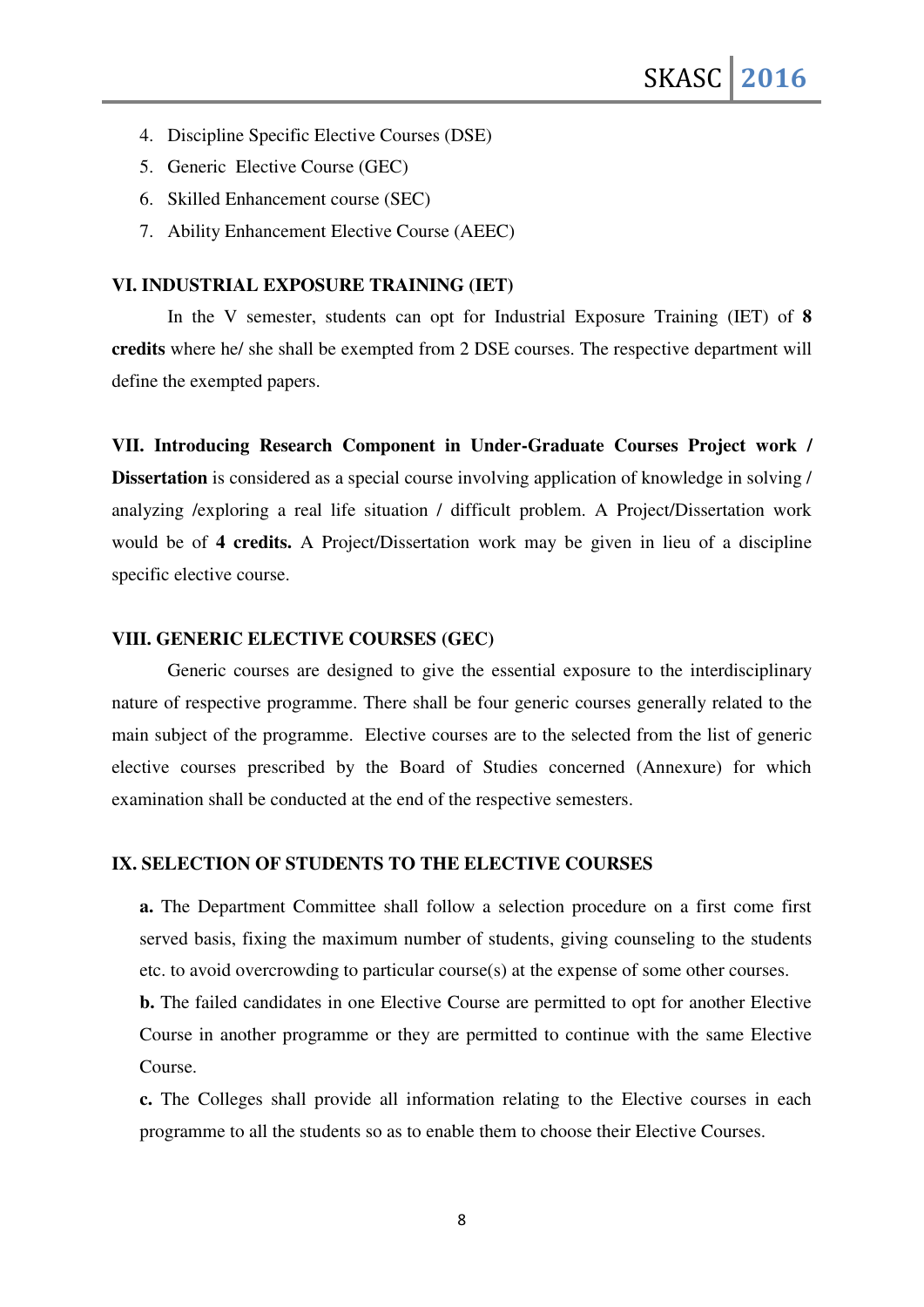## **X. SKILL ENHANCEMENT COURSES (SEC)**

All the UG programmes shall offer four courses, one each in III, IV, V & VI semester with 2 credits each ( 2 x 4= 8 credits). Four Skill Based courses are to the selected by the student of his / her choice from the list of Skill Enhancement courses prescribed by the Board of Studies concerned for which examination shall be conducted at the end of the respective semesters.

## **XI. a. ABILITY ENHANCEMENT ELECTIVE (AEE – Group –I)**

All the UG programmes shall offer one Ability Enhancement Core Elective course in III semester with **4 credits**.

#### **b. ABILITY ENHANCEMENT ELECTIVE (AEE – Group –II)**

All the UG programmes shall offer one Extra Departmental course in the IV semester with **4 credits**. The Pool of available courses are prescribed in the scheme of examination. There shall be no external examinations and the students shall be assessed as per the scheme of continuous internal assessment (CIA) for the total marks prescribed**.** 

## **XII. NON CREDIT COURSES (NCC)**

#### **a. NCC – Group I**

It is offered in the third and fourth semesters. Four courses are offered for all the UG Programmes – General Awareness, English for Competitive Examinations, Mathematics for Competitive Examinations and Aptitude Mapping Test. The mandatory requirement is to complete two courses in this group. The syllabus of the courses - Mathematics for Competitive Examinations and Aptitude Mapping Test is framed following a MoU with Infosys. There shall be no external examinations and the students shall be assessed as per the scheme of Continuous Internal Assessment (CIA).

#### **b. NCC – Group II**

Students have to register in any one course in the given list during the first semester. The student has to complete the course within first four semesters.

| $NCC - \overline{Group} \ II$ - Course List |
|---------------------------------------------|
| <b>National Service Scheme</b>              |
| <b>National Cadet Crop</b>                  |
| <b>Association Activities</b>               |
| <b>Rural Immersion Club</b>                 |
| Urban Development Club                      |
| <b>Environmental Awareness Club</b>         |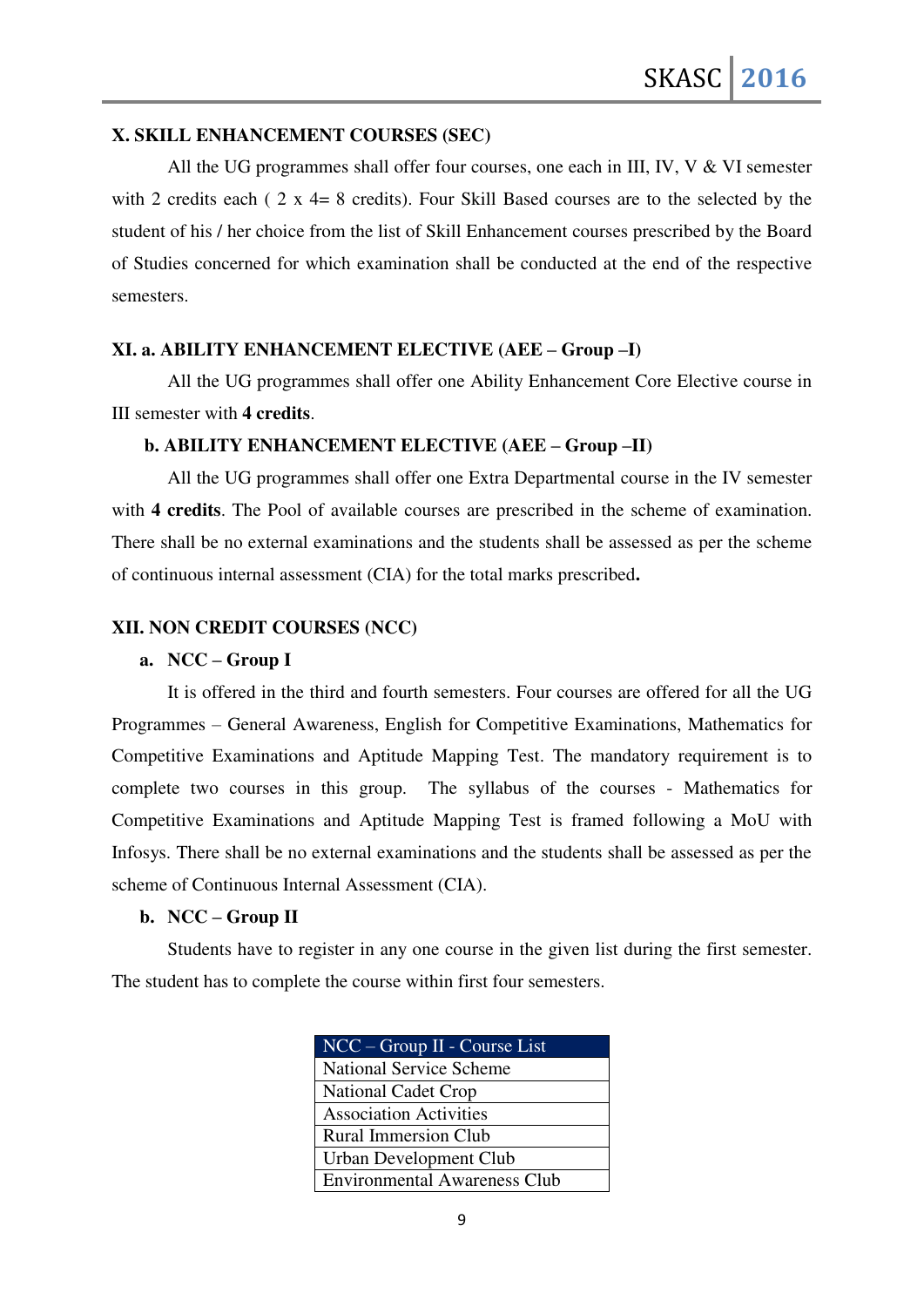| $NCC - Group II - Course List$    |
|-----------------------------------|
| Health & Hygiene Club             |
| Academic Enrichment Progression   |
| Youth Red Cross / Red Ribbon Club |
| <b>Rotaract Club</b>              |
| Photography Club                  |
| Fine Arts Club                    |
| Sports Club                       |

## **c. NCC - Group III**

Students have to complete a certification course prescribed in their scheme during their course of study.

## **d. NCC – Group IV**

Online examination will be offered to all the UG Programmes in their respective core courses during the fifth semester.

## **XIII. EXTENSION ACTIVITIES**

Every student shall participate compulsorily in any one of the following programmes. It means all those activities under NSS/NCC/Association Activities/Rural Immersion Programme/Urban Development Programme/Environmental Awareness/Health & Hygiene/ Academic Enrichment Progression/Youth Red Cross/Red Ribbon Club/Rotaract/ Photography/Fine Arts Club and Sports.

The student's performance shall be examined by the staff coordinator along with the Head of the respective Department. The marks shall be sent to the Controller of Examinations before the commencement of the final semester examinations.

20% of marks for regularity of attendance

50% of marks for active participation in conferences / camps / games / special camps / programmes in the college / District / State / University activities

10% of marks for Presentation of papers in Seminars/Conferences

10% of marks for Exemplary awards / Certificates / Prizes

10% of marks for Other Social Components such as Blood Donations, Fine Arts, etc

The above activities shall be conducted outside the regular working hours of the college. The mark sheet shall carry the gradation relevant to the marks awarded to the candidates.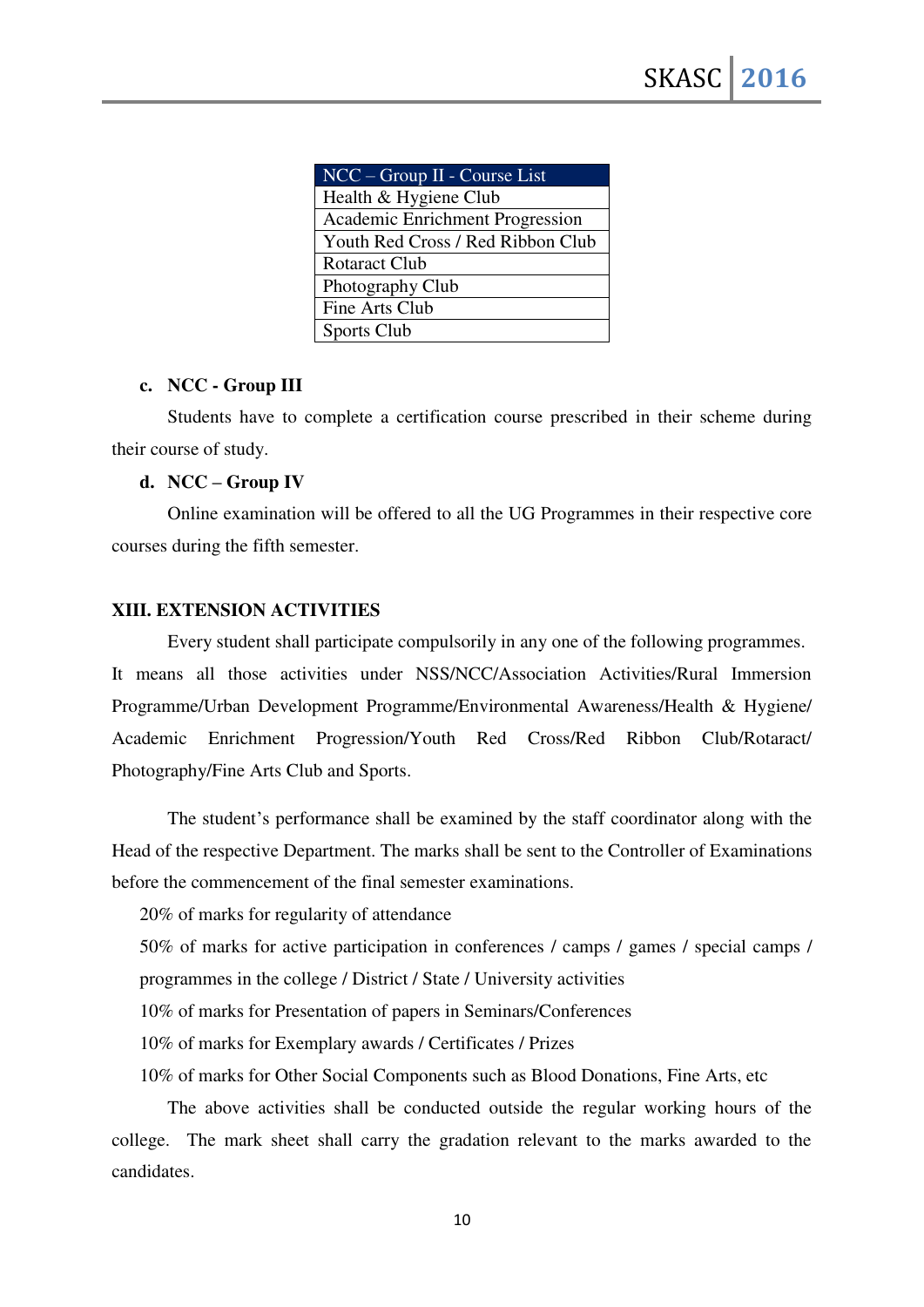| <b>GRADE A</b> | Exemplary    | 80 and above |
|----------------|--------------|--------------|
| <b>GRADE B</b> | Very Good    | 70-79        |
| <b>GRADE C</b> | Good         | 60-69        |
| <b>GRADE D</b> | Fair         | 50-59        |
| <b>GRADE E</b> | Satisfactory | 40-49        |

This grading shall be incorporated in the mark sheet to be issued at the end of the semester. (Handicapped students who are unable to participate in any of the above activities shall be required to take a test in the theoretical aspects of any one of the above fields and be graded and certified accordingly).

#### **XIV. REQUIREMENT TO APPEAR FOR THE EXAMINATIONS**

All bonafide students of the College are eligible to appear for the End Semester Examinations by fulfilling the following criteria:

- a) Ideally every student is expected to attend all classes and earn 100% attendance. However, the student shall secure not less than 75% attendance course wise (Minimum requirement) to enable him / her to appear for the examination.
- b) Each student on admission shall register for all courses prescribed in the curriculum in the first semester of study. The enrollment for all the courses of semester I will commence within first 7 working days of commencement and the student shall confirm the enrollment by registering for the courses of their own preferred faculty of choice on first come first basis.
- c) The enrollment for the courses of semester II to VI will commence 10 working days prior to the last working day of the previous semester. The student shall enroll for the courses with the guidance of faculty advisor.
- d) If the student wishes, the student may drop and re-enroll in another course of their choice or with the faculty of their choice within 5 working days after the commencement of the concerned semester and complete. The registration process should be duly authorized by Head of the department.
- e) If a student secure attendance between 65 % and less than 75 % in any course in the semester due to medical reasons or participation in State / National / International sport events with prior permission from the principal through the course coordinator and Head of the department concerned, the student shall be given exemption from the prescribed attendance requirement and the student shall be permitted to appear for the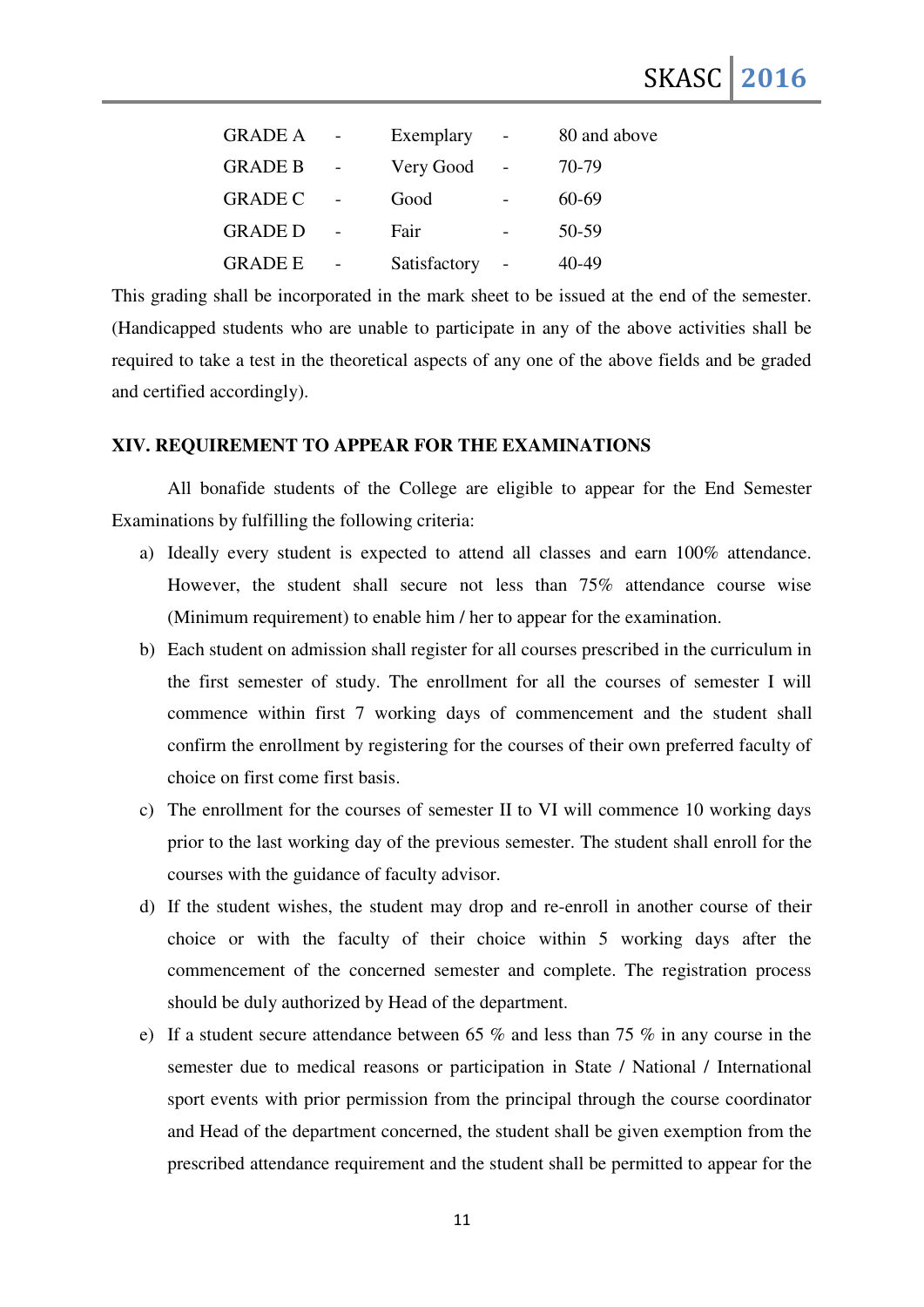end semester examination of the course. In all such cases, the student should submit the required documents on joining after the absence to the Head of the department through Faculty coordinator.

## **Lack of Attendance:**

f) Students who do not satisfy the minimum requirement of attendance and who secure less than 65 % attendance in a course will not be permitted to write the End Semester Examination of that course. The student has to  $re$  – register by paying the prescribed fee.

One faculty coordinator will be deputed exclusively for taking additional classes for the not permitted student. A total of 6 tests have to be conducted. The student should get minimum 40% marks in 4 tests in order to become eligible for appearing in the End Semester Examinations. The remedial coaching will be held for 6 to 8 weeks. The attendance certificate has to be submitted by the concerned faculty coordinator. The faculty Coordinator should Recommended / Not Recommended the student based on his/her attendance and test marks, i.e., if the student clears 4 tests, he/she should be recommended to write the End Semester Examinations for that particular course.

#### **Arrear:**

- g) A course will be treated as arrear, if the student fails in the end semester examination. The student shall take up the course by re-registering and clearing the course in the subsequent semester by paying the prescribed fees. In such case, a new course coordinator will be deputed and all courses work has to be repeated to earn CIA marks.
- h) In the event of removal of that course consequent to change of regulation and /or curriculum after 5 year period, the candidates shall have to take up an equivalent course in the revised syllabus as suggested by the Chairman and fulfill the requirements as per the regulation curriculum for the award of the degree.

## **XV. SCHEME OF EXAMINATION**

As given in the respective Board of Studies.

## **XVI. MEDIUM OF INSTRUCTION AND EXAMINATIONS**

The medium of instruction and examinations for all the courses is English. However for MIL courses, the medium of instruction shall be the language concerned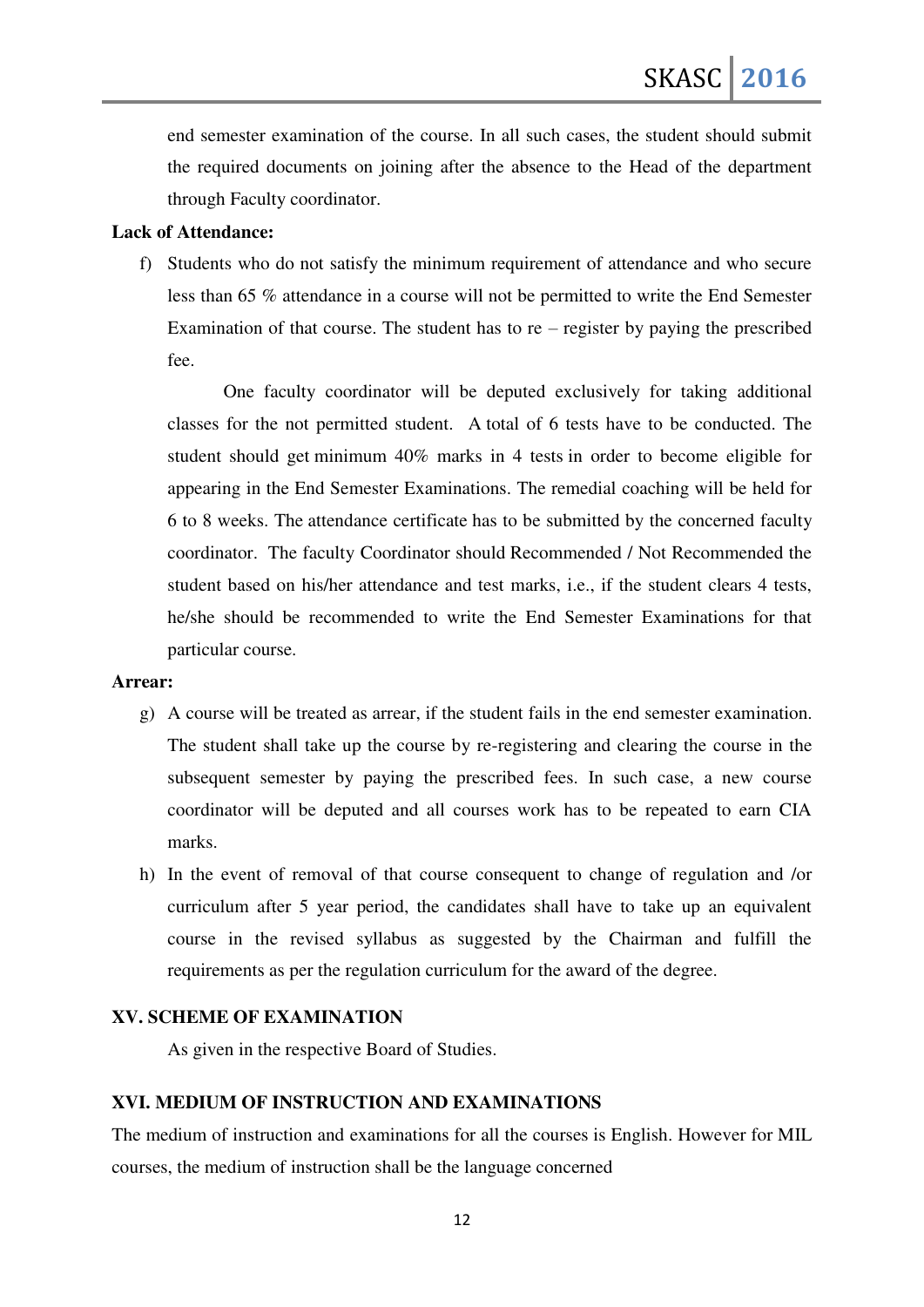# **XVII. SUBMISSION OF RECORD NOTE BOOKS FOR PRACTICAL EXAMINATIONS**

Candidates appearing for practical examinations should submit bonafide Record Note Books prescribed for practical examinations, otherwise the candidates shall not be permitted to appear for the practical examinations.

## **XVIII. PASSING MINIMUM**

.

a) A candidate who secures not less than 40% in the external Examination and 40% marks in the external examination and continuous internal assessment put together in any course shall be declared to have passed the examination in the subject (theory or Practical).

b) A candidate who secures not less than 40% of the total marks prescribed for the course under non-credit is assessed by continuous internal assessment shall be declared to have passed in that subject.

c) A candidate who passes the examination in all the courses of shall be declared to have passed, the whole examination.

## **XIX. DISTRIBUTION OF MARKS**

**Table – 1:** The following are the distribution of marks for end semester and continuous internal assessment and overall passing minimum marks for theory papers of UG programmes.

| <b>TOTAL</b> |                             | <b>END SEMESTER</b> | <b>CIA</b> | <b>Overall Passing</b> |
|--------------|-----------------------------|---------------------|------------|------------------------|
| <b>MARKS</b> | Passing Minimum for<br>Max. |                     | Max.       | Minimum                |
|              | end semester alone<br>marks |                     | marks      | $(CIA + End Semester)$ |
| 100          |                             | 30                  | 25         |                        |
| 75           | 55                          | 22                  | 20         |                        |
| 60           |                             |                     | 15         |                        |
| 50           |                             |                     |            |                        |

#### **Internal Assessment for theory:**

The CIA for theory courses consists of written tests and departmental components as specified in the scheme of examinations (modular assessing panel).

The maximum marks obtained for 100 shall be further converted as per the requirements of the scheme of examination prescribed for the respective course.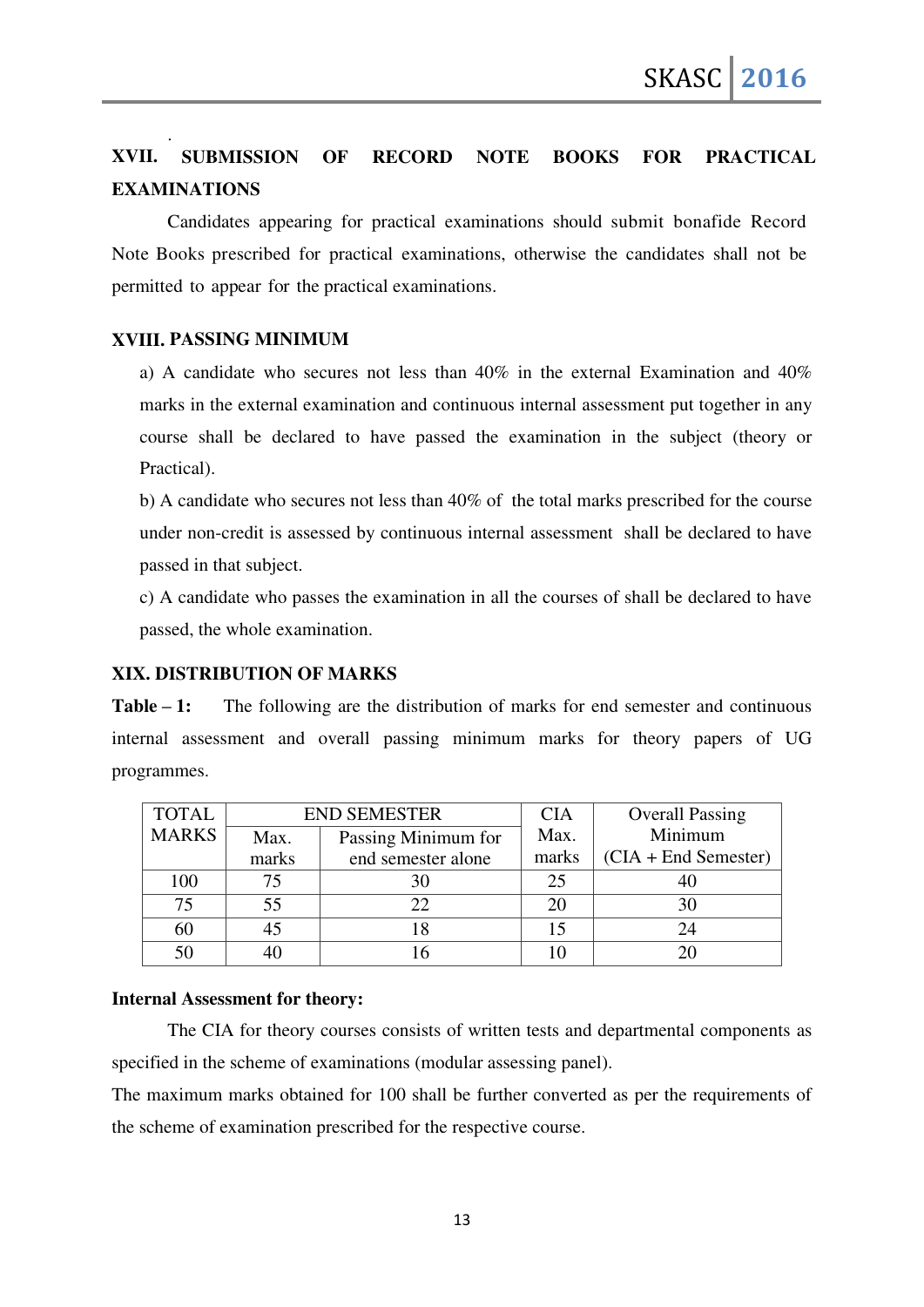**Table – 2:** The following are the distribution of marks for end semester examinations and continuous internal assessments and overall passing minimum marks for the practical courses of UG programmes.

| <b>TOTAL</b> | <b>END SEMESTER</b> |                     | <b>CIA</b> | <b>Overall Passing</b> |
|--------------|---------------------|---------------------|------------|------------------------|
| <b>MARKS</b> | Max.                | Passing Minimum for | Max. marks | Minimum                |
|              | marks               | end semester alone  |            | $(CIA + End$           |
|              |                     |                     |            | Semester)              |
| 100          | 60                  | 24                  | 40         |                        |
| 75           | 45                  | 18                  | 30         | 30                     |
| 60           | 35                  | 14                  | 25         | 24                     |
| 50           | 30                  |                     | 20         | 20                     |
|              |                     |                     |            |                        |

### **Internal Assessment for Practical:**

The CIA for practical courses consists of two Tests, departmental components as specified in the scheme of examinations (modular assessing panel). The maximum marks obtained for 100 shall be further converted as per the requirements of the scheme of examination prescribed for the respective course.

**Project:** The Internal Assessment for project shall be distributed as follows, 40% of maximum CIA Marks for first interim presentation, 40% for second interim presentation and 20% for work diary maintenance.

| 2-Interim presentations by the candidate | 20 marks |
|------------------------------------------|----------|
| Work Diary                               | 5 marks  |

The maximum marks obtained for 25 shall be further converted as per the requirements of the scheme of examination prescribed for the respective course.

## **XX. GRADING**

Once the marks of the CIA and end-semester examinations for each of the course are available, they shall be added. The mark thus obtained shall then be converted to the relevant letter grade, grade point as per the details given below:

**Conversion of Marks to Grade Points and Letter Grade (Performance in a Course/Paper)**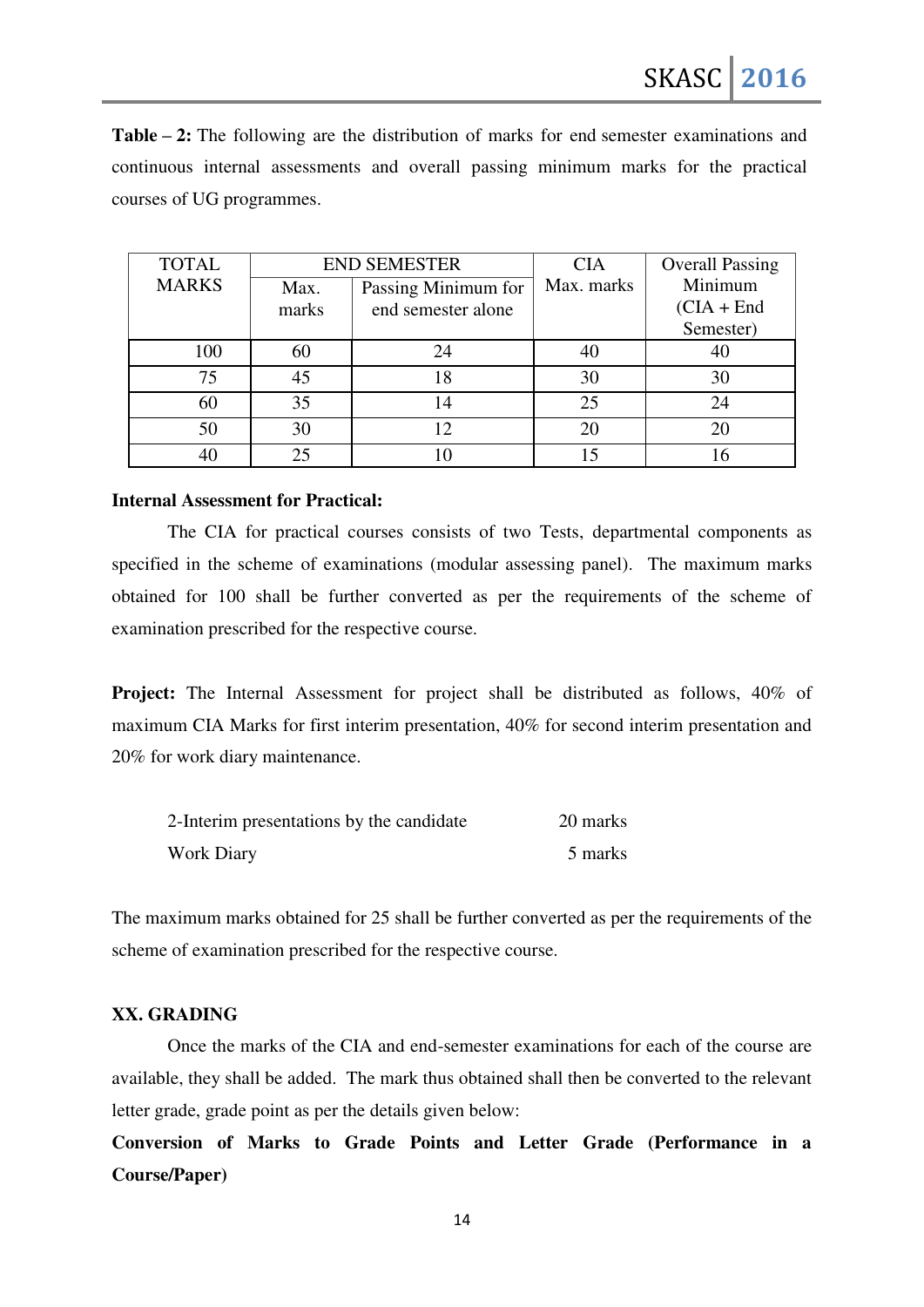| <b>RANGE OF</b><br><b>MARKS</b> | <b>GRADE</b><br><b>POINTS</b> | <b>LETTER</b><br><b>GRADE</b> | <b>DESCRIPTION</b> |
|---------------------------------|-------------------------------|-------------------------------|--------------------|
| $90 - 100$                      | $9.0 - 10.0$                  |                               | Outstanding        |
| 80-89                           | 8.0-8.9                       | $D+$                          | Excellent          |
| 75-79                           | $7.5 - 7.9$                   | D                             | Distinction        |
| 70-74                           | $7.0 - 7.4$                   | $A+$                          | Very Good          |
| 60-69                           | $6.0 - 6.9$                   | A                             | Good               |
| 50-59                           | 5.0-5.9                       | B                             | Average            |
| 40-49                           | $4.0 - 4.9$                   | $\mathcal{C}_{\mathcal{C}}$   | Satisfactory       |
| $00-39$                         |                               | ĪΙ                            | Re-appear          |
| <b>ABSENT</b>                   |                               | AAA                           | <b>ABSENT</b>      |

## **Grade point average (for a Semester):**

# **Calculation of grade point average semester-wise and part-wise is as follows:**  GRADE POINT AVERAGE  $[GPA] = \sum i Ci Gi / \sum i Ci$

- $Ci = C$ redits earned for programme i in any semester
- $Gi = Grade Point obtained for programme i in any semester$
- $N =$  refers to the semester in which such programmes were credited
- Sum of the multiplication of grade points by the credits of the programmes offered under each part

GPA = --------------------------------------------------------------------------------------------------------

Sum of the credits of the programmes under each part in a semester

#### **Calculation of Grade Point Average (for the entire programme):**

A candidate who has passed all the examinations under different parts (Part-I to V) is eligible for the following partwise computed final grades based on the range of CGPA. CUMULATIVE GRADE POINT AVERAGE [CGPA] =  $\sum n \sum i$  Cni Gni /  $\sum n \sum i$  Cni

Sum of the multiplication of grade points by the credits of the entire programme under each part

CGPA = --------------------------------------------------------------------------------------------- Sum of the credits of the courses of the entire programme under each part

| <b>CGPA</b>                 | <b>GRADE</b> |
|-----------------------------|--------------|
| $9.5 - 10.0$                | $O+$         |
| 9.0 and above but below 9.5 |              |
| 8.5 and above but below 9.0 | $D++$        |
| 8.0 and above but below 8.5 | D+           |
| 7.5 and above but below 8.0 |              |
| 7.0 and above but below 7.5 | $A++$        |
| 6.5 and above but below 7.0 |              |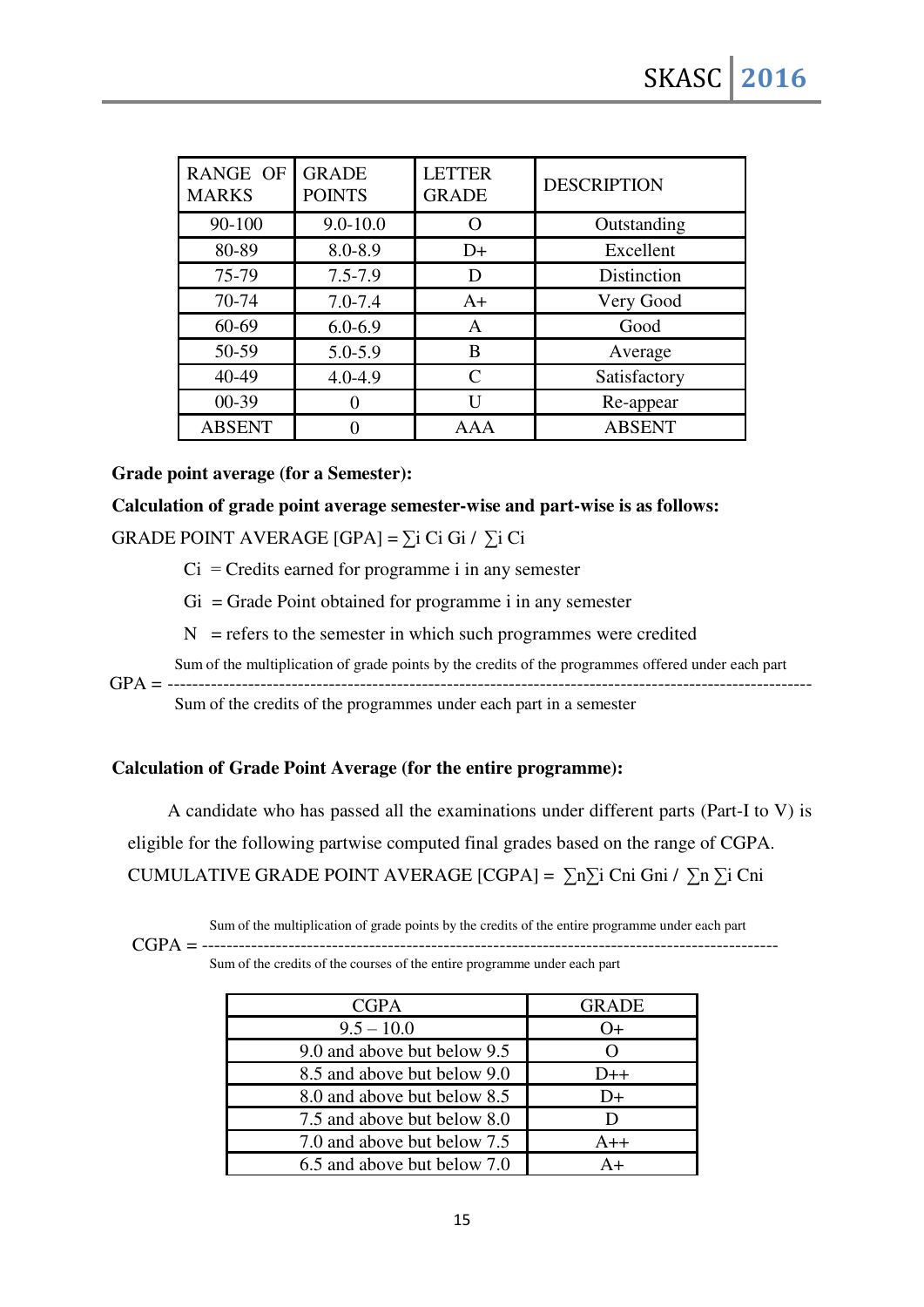| 6.0 and above but below 6.5 |         |
|-----------------------------|---------|
| 5.5 and above but below 6.0 | B+      |
| 5.0 and above but below 5.5 |         |
| 4.5 and above but below 5.0 | $C_{+}$ |
| 4.0 and above but below 4.5 | ⊖       |
| 0.0 and above but below 4.0 |         |

## **XXI. IMPROVEMENT OF MARKS IN THE SUBJECTS ALREADY PASSED**

Candidates desirous of improving the marks awarded in a passed course in their first attempt shall reappear once within a period of subsequent two semesters. The improved marks shall be considered for classification but not for ranking. When there is no improvement, there shall not be any change in the original marks already awarded.

## **XXII. ADDITIONAL CREDITS FOR ONLINE CERTIFICATE COURSES**

 Additional credits will be awarded on completion of online certificate courses like MHRD, NPTEL, Swayam, Spoken Tutorial, Skill Sector Council, etc.

## **XXIII. CLASSIFICATION OF SUCCESSFUL CANDIDATES**

 A candidate who passes all the examinations in Part I to Part V securing following CGPA and Grades shall be declared as follows for Part I or Part II or Part III:

| <b>CGPA</b>                 | <b>GRADE</b>     | <b>CLASSIFICATION</b><br>OF FINAL RESULT |
|-----------------------------|------------------|------------------------------------------|
| $9.5 - 10.0$                | $O+$             | First Class-                             |
| 9.0 and above but below 9.5 | $\left( \right)$ | Exemplary *                              |
| 8.5 and above but below 9.0 | $D++$            | First Class with<br>Distinction*         |
| 8.0 and above but below 8.5 | $D+$             |                                          |
| 7.5 and above but below 8.0 | Ð                |                                          |
| 7.0 and above but below 7.5 | $A++$            | <b>First Class</b>                       |
| 6.5 and above but below 7.0 | $A+$             |                                          |
| 6.0 and above but below 6.5 | $\mathsf{A}$     |                                          |
| 5.5 and above but below 6.0 | $B+$             | Second Class                             |
| 5.0 and above but below 5.5 | B                |                                          |
| 4.5 and above but below 5.0 | $C+$             | Third Class                              |
| 4.0 and above but below 4.5 |                  |                                          |

a. A candidate who has passed all the Core courses examination in the first appearance within the prescribed duration of the UG programmes and secured a CGPA of 9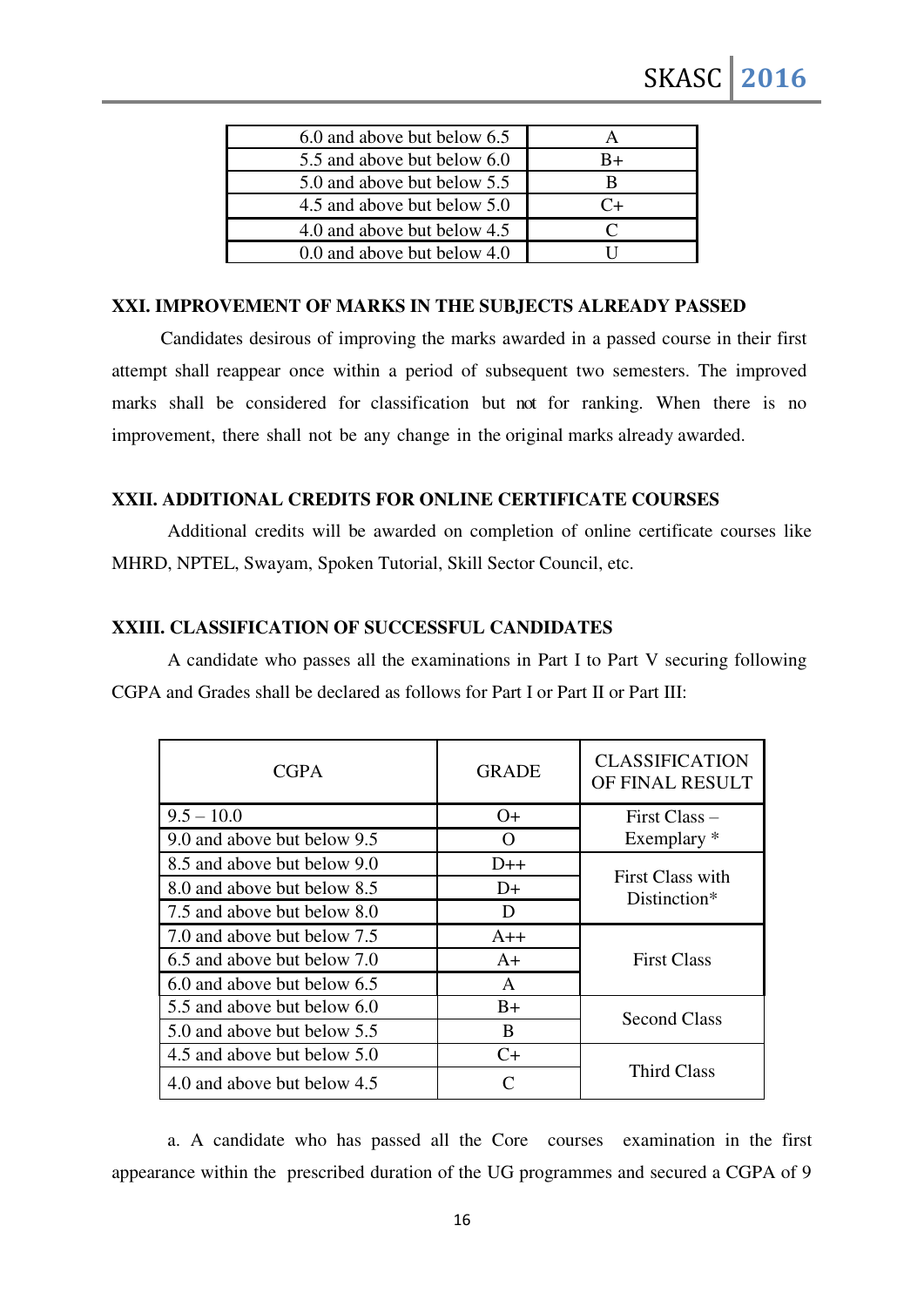to 10 and equivalent grades "O" or "O+" in Discipline specific Core, Discipline specific Elective, Generic Elective and Skilled Enhancement courses shall be placed in the category of **"First Class – Exemplary".** 

b. A candidate who has passed all the Part-III courses examination in the first appearance within the prescribed duration of the UG programmes and secured a CGPA of 7.5 to 9 and equivalent grades "D" or "D+" or "D++" Discipline specific Core, Discipline specific Elective, Generic Elective and Skilled Enhancement courses shall be placed in the category of **"First Class with Distinction".** 

c. A candidate who has passed all the Discipline specific Core, Discipline specific Elective, Generic Elective and Skilled Enhancement courses and AEEC courses examination of the UG programmes and secured a CGPA of 6 to 7.5 and equivalent grades "A" or "A+" or "A++" shall be declared to have passed that parts in **"First Class".** 

d. A candidate who has passed all the Discipline specific Core, Discipline specific Elective, Generic Elective and Skilled Enhancement courses and AEEC courses examination of the UG programmes and secured a CGPA of 5.0 to 6 and equivalent grades "B" or "B+" shall be declared to have passed that parts in **"Second Class".** 

e. A candidate who has passed all the Discipline specific Core, Discipline specific Elective, Generic Elective and Skilled Enhancement courses and AEEC courses examination of the UG programmes and secured a CGPA of 4.0 to 5 and equivalent grades "C" or "C+" shall be declared to have passed that parts in "**Third Class".**

f. There shall be no classifications of final results; therefore, award of class for Part IV and Part V, however, those parts shall be awarded with final grades in the end semester statements of marks and in the consolidated statement of marks.

## **XXIV. CONFERMENT OF THE DEGREE**

No candidate shall be eligible for conferment of the Degree unless he / she

i. Has undergone the prescribed programme of study for a period of not less than six semesters or has been exempted from in the manner prescribed and has passed the examinations as have been prescribed therefore.

ii. Has completed all the components prescribed under Part I to Part V in the CBCS pattern to earn 140 credits.

iii. Has successfully completed the prescribed Field Work/Institutional Training/Extension Activities as evidenced by certificate issued by the Heads of the Departments.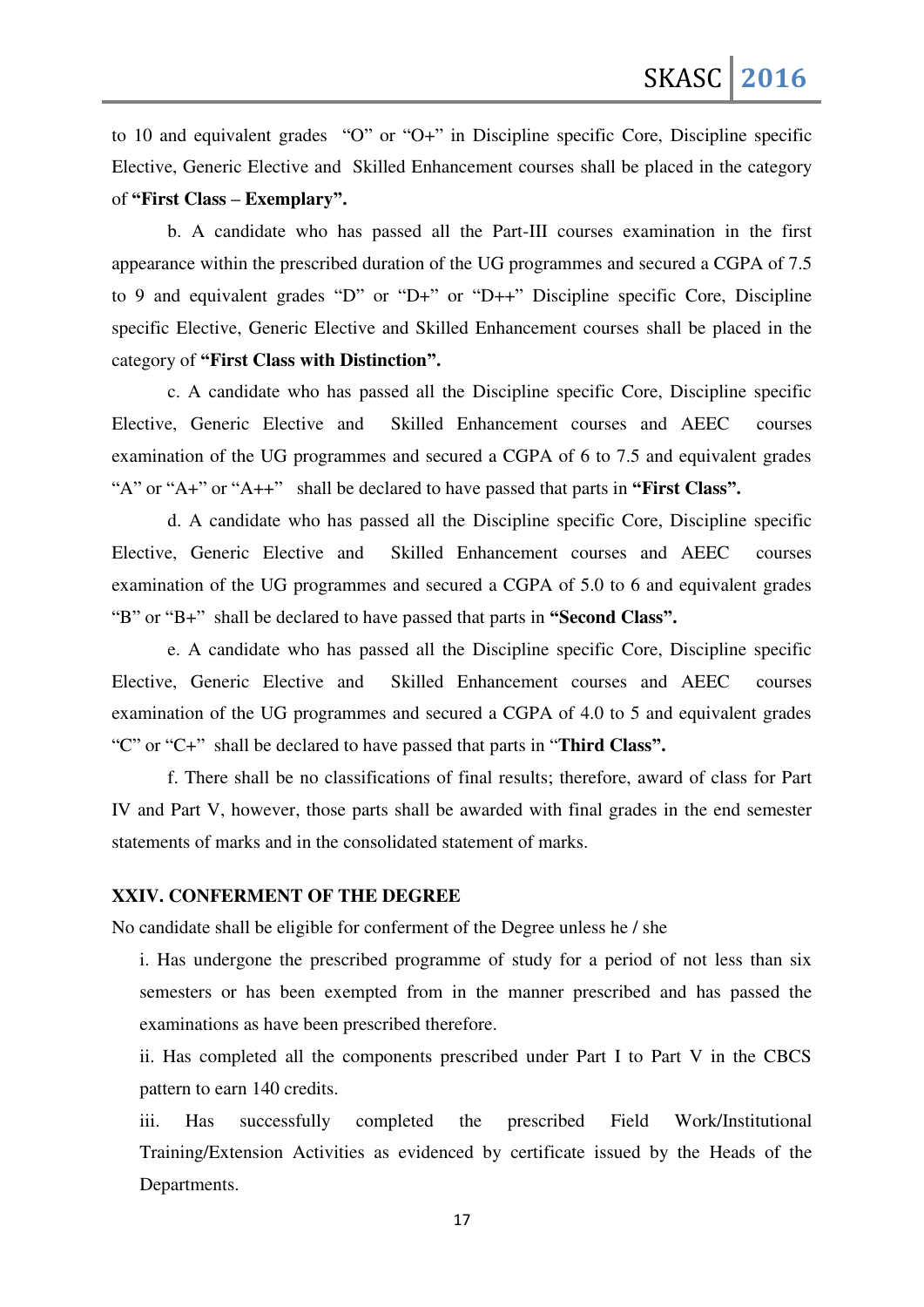## **XXV. RANKING**

A candidate who qualifies for the UG degree programme passing all the examinations in the first attempt, within the minimum period prescribed for the course of study from the date of admission to the programme and secures I or II class shall be eligible for ranking. The improved marks shall not be taken into consideration for ranking.

#### **XXVI. QUESTION PAPER PATTERN**

The following question paper patterns shall be followed for CBCS pattern syllabi for the candidates admitted from the academic year 2011-12 wherever applicable otherwise provided in syllabi itself. The General Awareness paper have multiple choice questions (with four options) to be evaluated. For other courses in UG programmes namely, Environmental Studies, Human Rights, Women's Rights, Yoga for Human Excellence, Indian Culture and Heritage, Introduction to Cyber Security, Consumer Protection and Constitution of India, the question paper pattern shall be 5 out of 10. For Self-study papers, the question paper pattern shall be 5 out of 8.

Maximum 75 Marks – wherever applicable

Section A: Multiple choice questions with four options,  $[10*1=10]$ ; 10 questions – 2 each from every unit.

Section B: Short answer questions of either / or type,  $[5*5=25]$ ; 5 questions – 1 each from every unit.

Section C: Essay-type questions of either / or type,  $[5*8=40]$ ; 5 questions – 1 each from every unit.

Maximum 60 Marks – wherever applicable

Section A: Multiple choice questions with four options,  $[10*1=10]$ ; 10 questions – 2 each from every unit.

Section B: Short answer questions of either / or type,  $[5*4=20]$ ; 5 questions – 1 each from every unit.

Section C: Essay-type questions of either / or type,  $[5*6=30]$ ; 5 questions – 1 each from every unit.

Maximum 55 Marks – wherever applicable

Section A: Multiple choice questions with four options,  $[10*1=10]$ ; 10 questions – 2 each from every unit.

Section B: Short answer questions of either / or type,  $[5*3=15]$ ; 5 questions – 1 each from every unit.

Section C: Essay-type questions of either / or type,  $[5*6=30]$ ; 5 questions – 1 each from every unit.